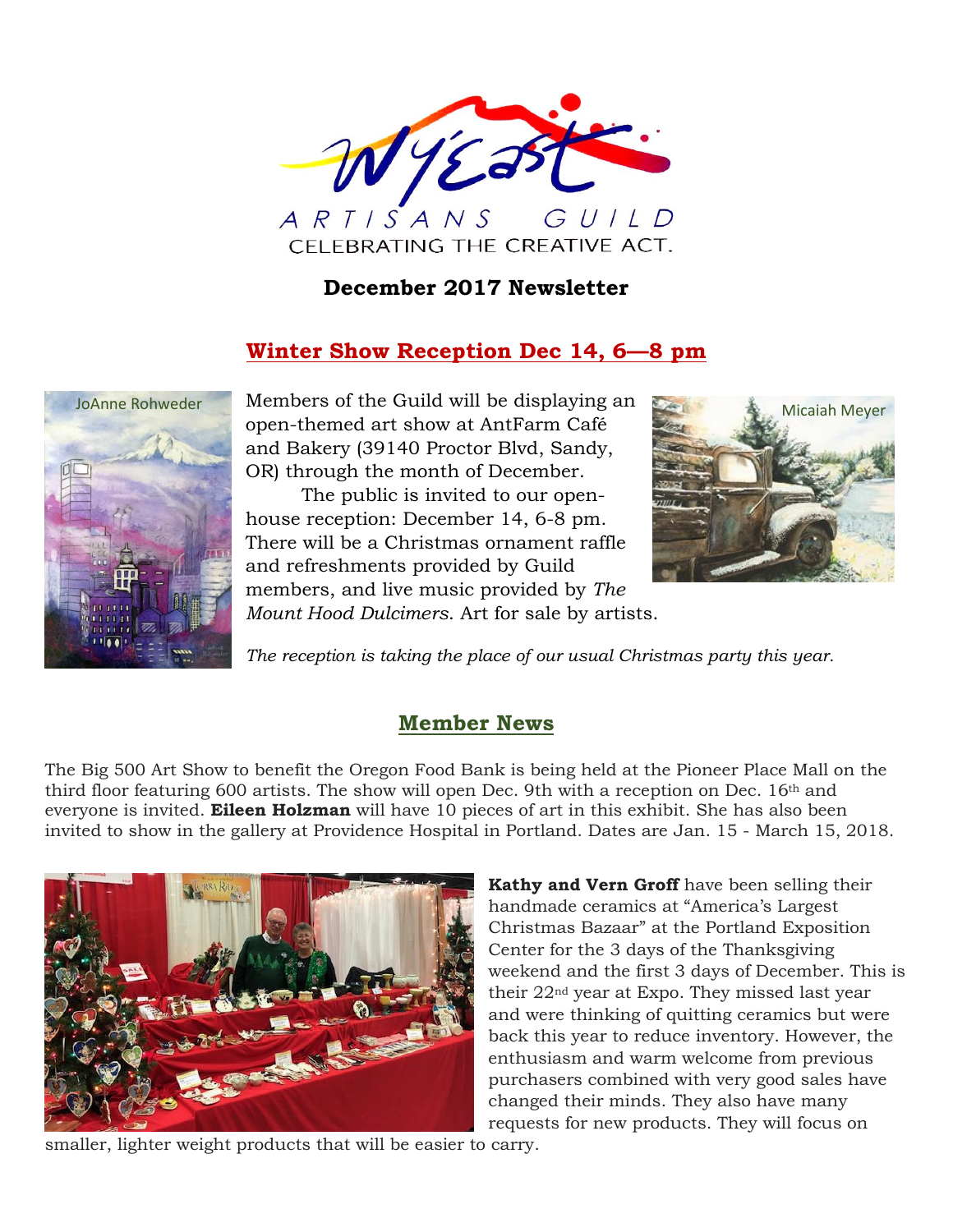#### **WAG Annual Members Meeting November 16, 2017**

*Notes by Dawnna Pearson, Secretary*

**In Attendance:** Dawnna Pearson, Jennifer Bliesner, JoAnne Rohweder, Cheryl Hooley, Helen von Struense, Wayne Kuechler, Micaiah Meyer, Vern Groff, Pam Smithsted, Marcia and Steve Morrow, Sharon Sandgren, Earlean Marsh

Wayne Kuechler joined the Guild. Add his contact info to your rosters: 503-956-6299 [wkuechler@gmail.com](mailto:wkuechler@gmail.com) P.O. Box 1343 Sandy, OR 97055

**Show & Tell/Critique:** Wayne showed an oil painting done with extremely saturated colors straight from the tube. For this technique he advises not using transparent colors.

**Winter Show:** Jennifer announced we have AntFarm for December. We agreed to turn our scheduled December 14 Christmas party into an open-house reception for the show.

**Board Election:** JoAnne Rohweder motioned for Jennifer Bliesner and Earlean Marsh to be reelected to their board positions. Marcia Morrow seconded it. Members present voted YES unanimously.

We collected cards to be displayed at the Chamber of Commerce in December.

A note for future newsletters: Include times of events in the body of the newsletter and not just on the calendar. Also, add art class schedule to calendar.

We discussed art sales: what sells for what price? The general consensus was that you need to know your buyers.

Pam suggested we do a charity event at AntFarm in the future, donating a portion of sales to their organization.

**January Members Meeting:** Wayne will be giving a presentation on forensic art.



*Snow Buddies* by Dawnna Jean Pearson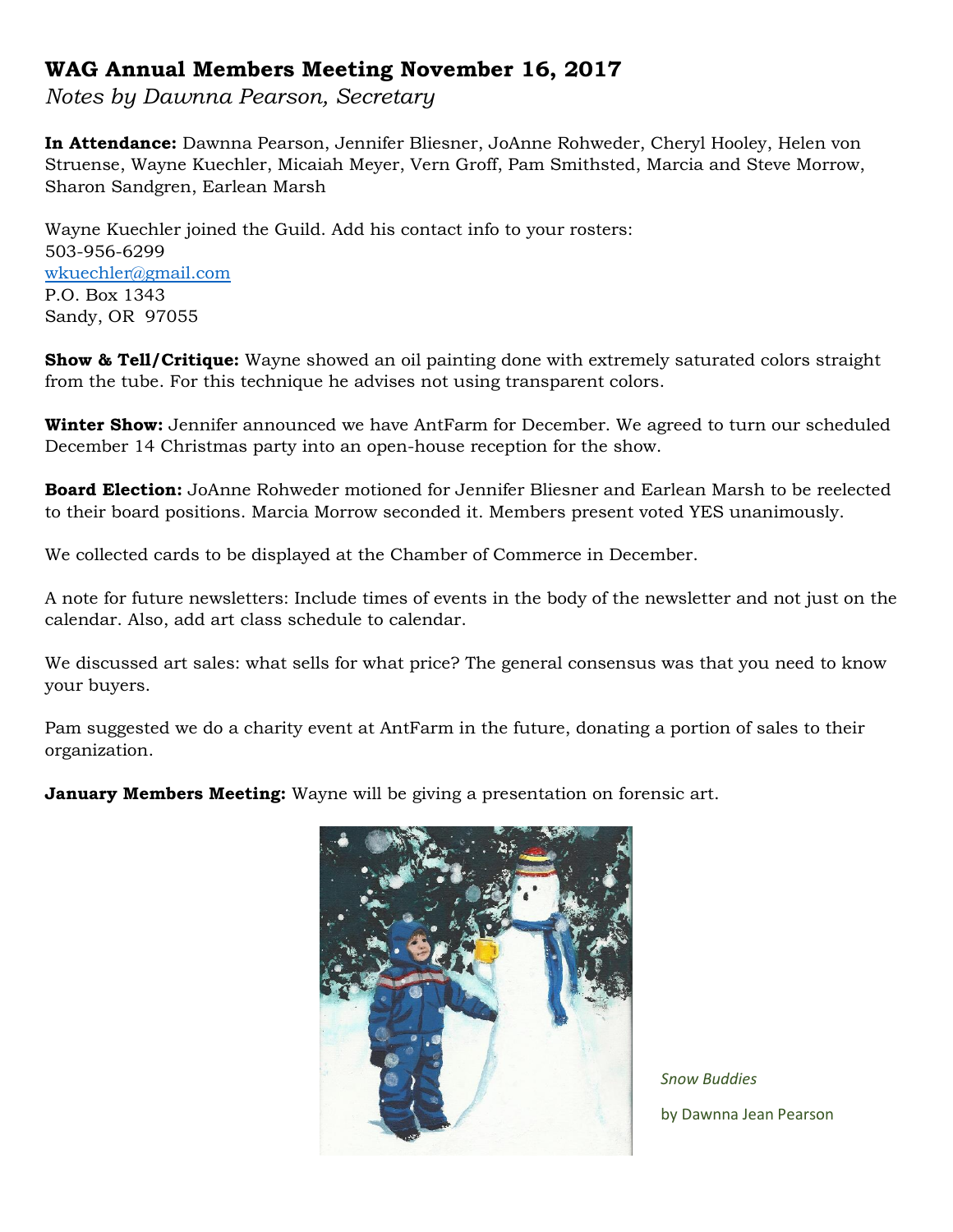### **Art Events and Resources**



# **BOOST YOUR MARKETABILITY WITH AN ONLINE GALLERY PRESENCE!**

**JOIN OTHER ARTISTS WHO NOW HAVE ONLINE GALLERIES, AND THE BENEFITS OF SOCIAL MEDIA AND MARKETING SUPPORT THROUGH MT. HOOD ART ONLINE**

### **BENEFITS INCLUDE**

ONLINE GALLERY WEEKLY TIPS & INFO SOCIAL MEDIA MARKETING WORKSHOPS & RESOURCES EXHIBITION OPPORTUNITIES GREETING CARD PROGRAM WEBSITE ASSISTANCE SPECIAL EVENTS **NETWORKING** GROUP PURCHASING

MONTHLY CUSTOMER NEWSLETTERS

VIEW OUR ARTIST GALLERIES [M](http://www.mthoodartonline.com/)[T](http://www.mthoodartonline.com/)[H](http://www.mthoodartonline.com/)[OOD](http://www.mthoodartonline.com/)[A](http://www.mthoodartonline.com/)[RT](http://www.mthoodartonline.com/)[O](http://www.mthoodartonline.com/)[NLINE](http://www.mthoodartonline.com/)[.](http://www.mthoodartonline.com/)[COM](http://www.mthoodartonline.com/)

CONTACT US [M](http://www.mthoodartonline/Contact-Us)[T](http://www.mthoodartonline/Contact-Us)[H](http://www.mthoodartonline/Contact-Us)[OOD](http://www.mthoodartonline/Contact-Us)[A](http://www.mthoodartonline/Contact-Us)[RT](http://www.mthoodartonline/Contact-Us)[O](http://www.mthoodartonline/Contact-Us)[NLINE](http://www.mthoodartonline/Contact-Us)[.](http://www.mthoodartonline/Contact-Us)[COM](http://www.mthoodartonline/Contact-Us)[/C](http://www.mthoodartonline/Contact-Us)[ONTACT](http://www.mthoodartonline/Contact-Us)[-U](http://www.mthoodartonline/Contact-Us)[S](http://www.mthoodartonline/Contact-Us)

OR CALL CARYN TILTON 503-572-9628 [www.MtHoodArtOnline.com](http://www.mthoodartonline.com/)

#### *Frames!*

Lea Topliff has lots of frames, both new and used, and some canvases both large and small for sale.

**The month of March 2018 is available at the Chamber of Commerce! Contact JoAnne Rohweder if interested in displaying a show. (Cost: \$10)**

#### **Oregon Society of Artists**

OSA website: <https://www.oregonsocietyofartists.com/> OSA November Demos: [https://www.oregonsocietyofartists.com/classes](https://www.oregonsocietyofartists.com/classes-and-workshops/demonstrations)[and-workshops/demonstrations](https://www.oregonsocietyofartists.com/classes-and-workshops/demonstrations)

#### **Wy'east Artisans Guild Officers, Board, and Committee Heads**

 $\_$  , and the set of the set of the set of the set of the set of the set of the set of the set of the set of the set of the set of the set of the set of the set of the set of the set of the set of the set of the set of th

Contact information available in your Guild roster. Email Rod Stroh, [rstroh2@frontier.com](mailto:rstroh2@frontier.com), if you can't find yours.

**President**: Jennifer Bliesner **Vice President:** Marcia Morrow **Secretary:** Dawnna Pearson **Treasurer**: Cheryl Hooley **Board Members**: Jennifer Bliesner, Loisann Young, Marcia Morrow, Earlean Marsh, Cheryl **Hooley Meeting Programs:** Jennifer Bliesner **Hospitality:** Helen von Struense

**Website & Social Media:** Debi Vann **Art Education & Kids Outreach:** Dawnna Pearson **Newsletter:** Dawnna Pearson **Membership (Roster):** Rod Stroh **Library Theme Show:** Jennifer Bliesner **Chamber Shows:** JoAnne Rohweder **Sandy Actor's Theatre Shows:** Vern Groff **Other Shows:** Jennifer Bliesner